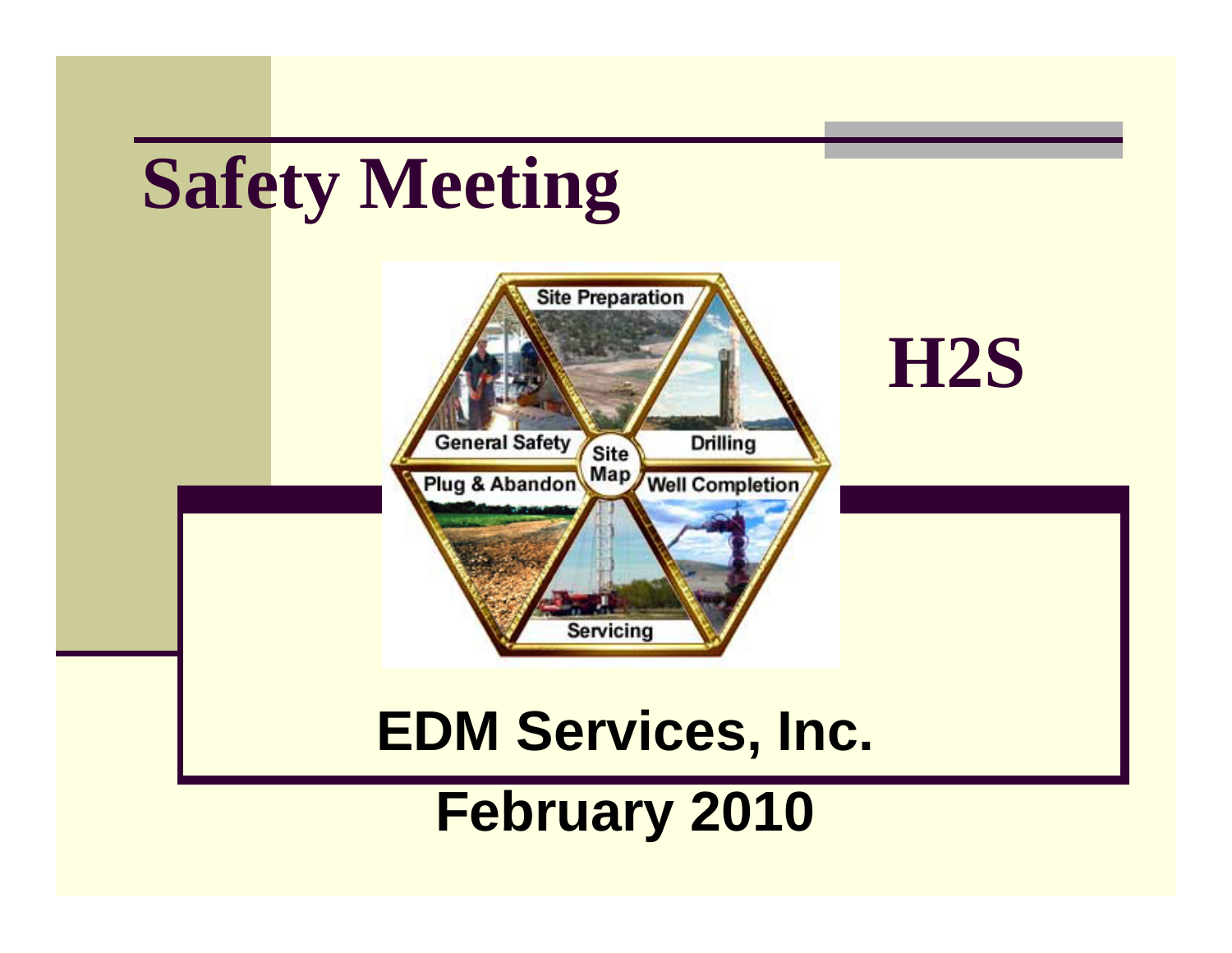### **What is H2S?**

Hydrogen Sulfide or *sour gas* (H2S) is a flammable, colorless gas that is toxic at extremely low concentrations. It is heavier than air, and may accumulate in low-lying areas.

It smells like "rotten eggs" at low concentrations and causes you to quickly lose your sense of smell. Many areas where the gas is found have been identified, but pockets of the gas can occur anywhere.

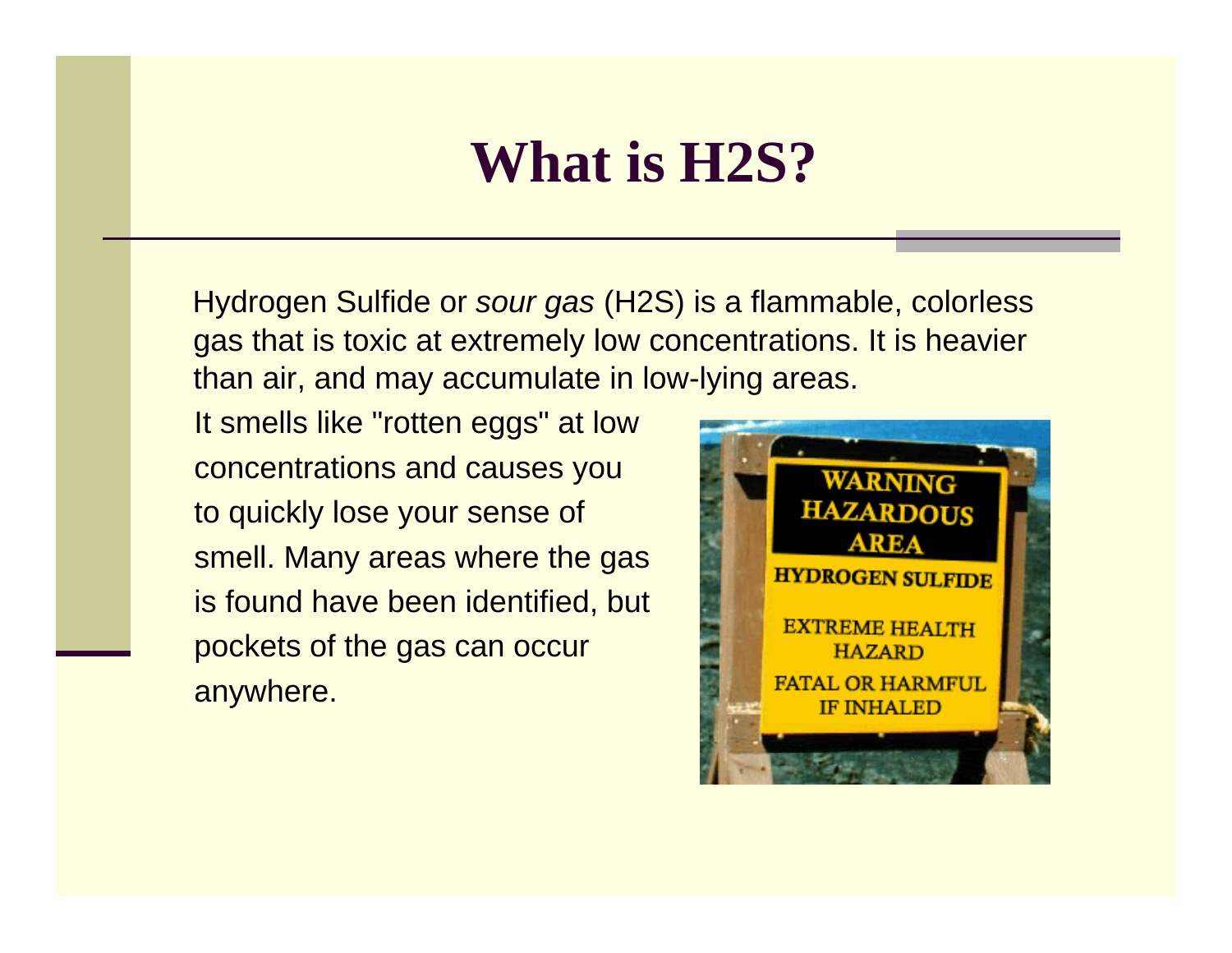## **Guidelines**

#### **Active monitoring for hydrogen sulfide gas and good planning and training programs for workers are the best ways to prevent injury and death.**

- ¾ Use detection equipment when working in an area where there is a possibility of H2S gas, especially in enclosed or below grade areas such as holes, trenches, & reserve pits.
- ¾Maintain and calibrate detection equipment per manufacturer's specifications.
- ¾Do not enter an H2S area without proper training and authorization.
- ¾ In IDLH atmospheres a standby person(s) with suitable Self Contained Breathing Apparatus (SCBA) must be available for purposes of rescue.
- ¾**Never attempt to rescue an H2S victim without a SCBA.**
- ¾Employees working in H2S areas are required to be properly "fit tested".
- ¾All H2S exposure victims should be treated by a physician before returning to work.
- ¾In the event of a H2S emergency, all personnel should follow the site emergency plan.
- ¾ H2S areas, facilities, pipelines, and/or flowlines should be properly identified with signage.